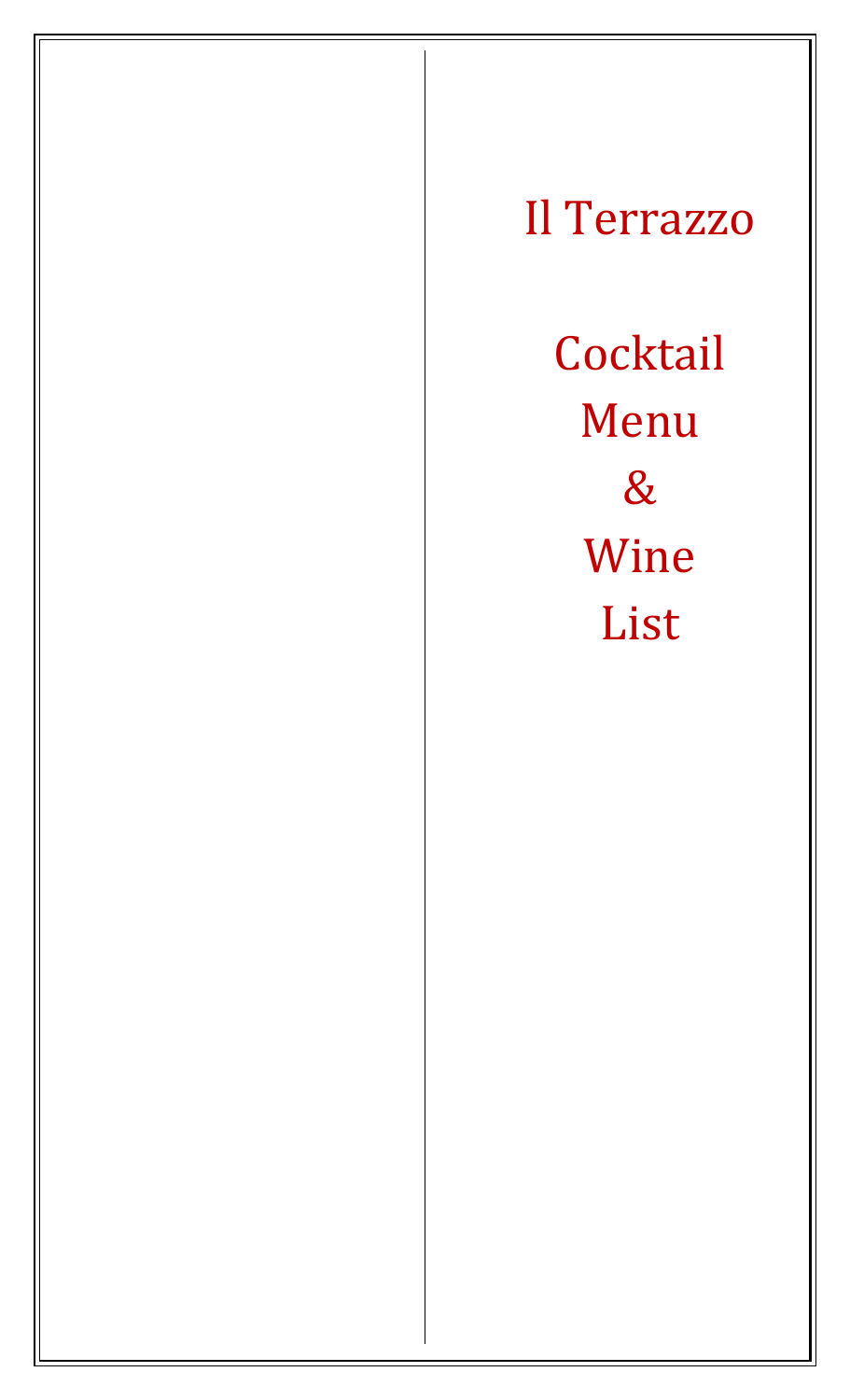# *Signature Cocktails*

Aperol Spritz 13 Aperol liquor, citrus & prosecco over ice

Bourbon Old Fashioned 14 Russell's 10 year over crushed cane sugar, bitters & ice with an orange twist

Perfect Manhattan 14 Featured rye with equal parts dry & sweet vermouth. Served up with bitters & a wild Italian cherry

Classic Martini 13 The classic recipe - shaken of course. Dry vermouth, orange bitters & our preferred vodka. Served up with a twist.

French 75 13 This traditional cocktail is a delicious treat of French lemon syrup, gin & sparkling wine

Naughty Martini 13 Almost dirty vodka with equal parts dry vermouth & brine. Served up with two Spanish queen olives

The Negroni 14 Equal parts Campari, Italian rosso vermouth & our featured dry gin. Served up or on the rocks with a twist

An Afternoon in Andalucía 14 A hiball of our featured vodka, a squeeze of fresh lemon & sparkling club soda with a side of salty, delicious pistachios

Espresso Martini 14 Espresso, vodka, Frangelico, Kahlua & Cointreau. Served up

The Sour 13 Featured Rye Whisky or Italian Amaretto with fresh lemon & lime shaken with a zhuzh of Cointreau. Served on the rocks with a lime wedge & cherry – remember Ali likes Whisky on the rocks & Amaretto served up.

# *Spirits*

| <b>Makers Mark</b>            | 11 |
|-------------------------------|----|
| Russell's 10 year Bourbon     | 14 |
| Basil Hayden                  | 15 |
| <b>Woodford Reserve</b>       | 15 |
| 1792 Barreled in Bond         | 16 |
| Angel's Envy                  | 17 |
| Gentleman Jack                | 10 |
| <b>Templeton Rye</b>          | 11 |
| Aberlour 12 year              | 14 |
| Glenrothes 10 year            | 18 |
| Glenmorangie                  | 19 |
| Laphoraig                     | 19 |
| Oban 14 year                  | 24 |
| House selection Tequila       | 9  |
| Teremana Blanco Tequila       | 13 |
| <b>Tres Generations Anejo</b> | 18 |
| <b>Patron Silver</b>          | 19 |
| <b>Remy Martin 1738</b>       | 18 |
| Matusalem Cuban rum           | 9  |
| Rhum Barbancourt 5 star       | 11 |
| Nardini Grappa                | 13 |
| Marolo Brunello Grappa        | 18 |
| Belvedere Vodka               | 12 |
| Ketel One Vodka               | 12 |
| Chopin Vodka                  | 13 |
| Grey Goose Vodka              | 13 |
| Bombay Dry                    | 9  |
| Tanqueray                     | 9  |
| <b>Bombay Sapphire</b>        | 10 |
| Malfy Gin                     | 12 |
| <b>Empress Gin</b>            | 14 |

*Add \$1 to spirit pricing for specialty mixers Add \$3 to spirit pricing for specialty drinks*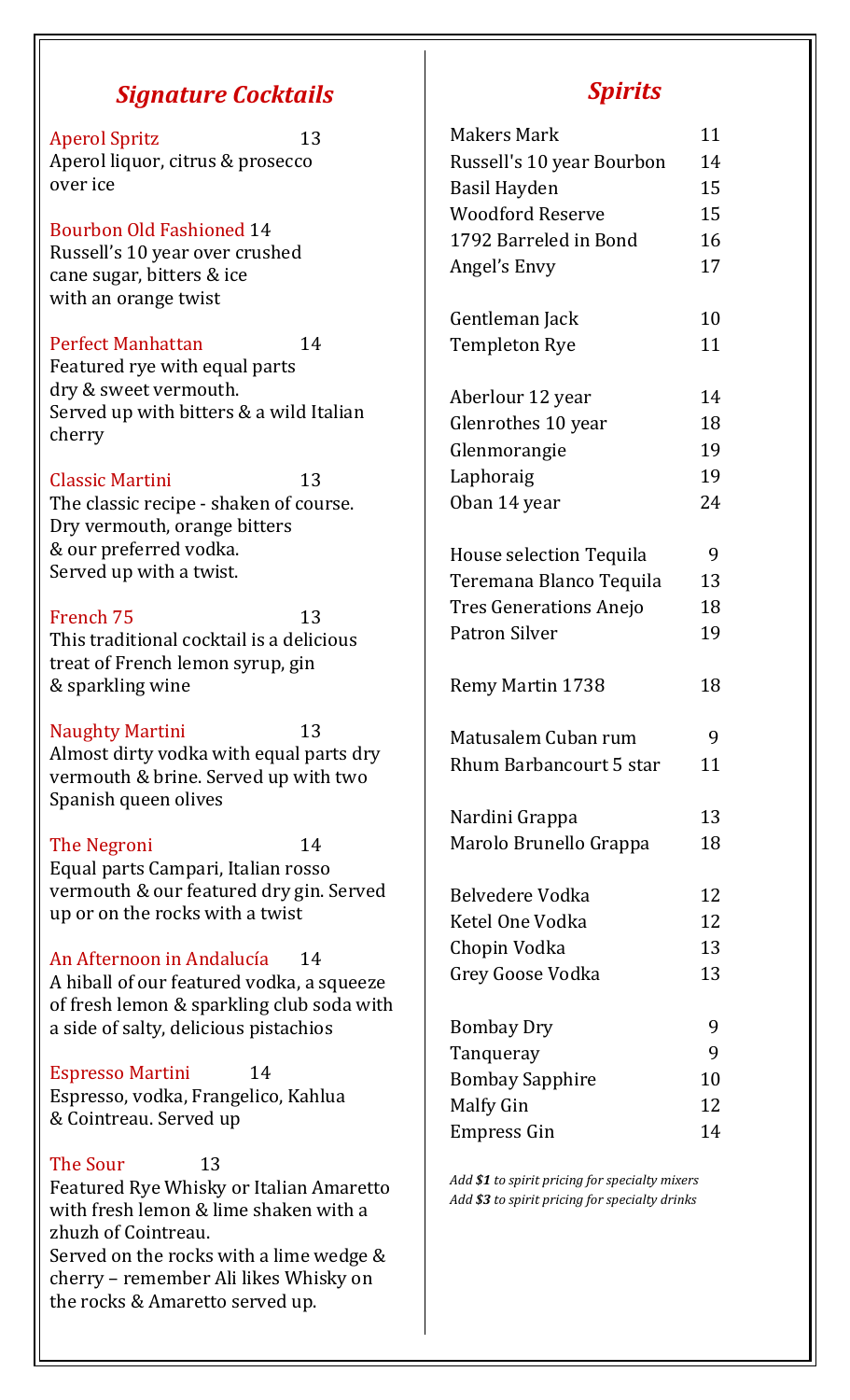# *Wines by the Glass*

**Gl/Btl**

| <b>Whites</b>                                  |       |
|------------------------------------------------|-------|
| <b>Featured Prosecco</b>                       | 10    |
| <b>Featured Prosecco Cocktail</b>              | 13    |
| <sup>1</sup> Batasiolo – Gavi                  | 12/40 |
| <sup>2</sup> Ca' Gialla – Arneis               | 12/40 |
| <sup>3</sup> JC Somers - Pinot Blanc WV        | 13/44 |
| <sup>4</sup> Gonc – Ana Rose                   | 13/44 |
| <sup>5</sup> Lamblin - Bourgogne Blanc         | 13/44 |
| <sup>6</sup> King Estate - Chardonnay          | 14/48 |
| <sup>7</sup> La Boquette - Sancerre            | 15/52 |
| <sup>8</sup> La Spinetta - Il Rose Di Casanova | 16/56 |
|                                                |       |

#### *Reds*

| <sup>9</sup> Copertino Riserva - Negroamaro | 12/40 |
|---------------------------------------------|-------|
| <sup>10</sup> Dom De Colette - Beaujolais V | 13/44 |
| <sup>11</sup> Reverdito - Barbera D'Alba    | 13/44 |
| <sup>12</sup> Joseph Drouhin - Laforet      | 14/48 |
| <sup>13</sup> Owen Roe - Sinister Hand      | 14/48 |
| <sup>14</sup> Adega NW - Vino de Famiglia   | 14/48 |
| <sup>15</sup> Damoli - Valpolicella         | 15/52 |
| <sup>16</sup> Matsu - Recio Tempranillo     | 17/60 |
| <sup>17</sup> Calcinaia - Chianti Classico  | 17/60 |
| <sup>18</sup> Featured Local Reserve        | 18/64 |
|                                             |       |

# *Whites*

| <sup>19</sup> Pomerols Picpoul de Pinet         | 37  |
|-------------------------------------------------|-----|
| <sup>20</sup> Kremstal Gruner Veltliner         | 40  |
| <sup>21</sup> WVV Dijon Clone Chardonnay        | 45  |
| <sup>22</sup> Alessandro Tofanari Vernacchia    | 47  |
| <sup>23</sup> Terlan Pinot Grigio               | 48  |
| <sup>24</sup> Katari San Giorgio Pinot Grigio   | 50  |
| 25 Terlan Pinot Bianco                          | 52  |
| <sup>26</sup> IL Fiore - Serra Dei Fiori        | 54  |
| <sup>27</sup> Trimbach Riesling                 | 55  |
| <sup>28</sup> Terlan Terlaner - Alto Adige      | 55  |
| <sup>29</sup> Resonance - Hyland Chardonnay     | 56  |
| 30 Cascina Fornace - Desaja Arneis              | 58  |
| 31 King Estate - Domaine Pinot Gris             | 58  |
| <sup>32</sup> Gautheron - Chablis               | 64  |
| 33 La Perrier Blanc Fume de Pouilly             | 65  |
| 34 Domaine Pignier - GPS Jura                   | 65  |
| 35 William Fevre - Champs Royaux                | 68  |
| <sup>36</sup> Rivetto Nascetta                  | 73  |
| 37 Owen Roe DuBrul Chardonnay                   | 84  |
| 38 Far Mountain - Myrna Chardonnay              | 96  |
| <sup>39</sup> William Fevre - Montmains G Cru   | 115 |
| <sup>40</sup> William Fevre - Vaulorent 1er cru | 161 |
| <sup>41</sup> William Fevre - Bougros G cru     | 214 |
| <sup>42</sup> William Fevre - Les Clos G cru    | 274 |

# *Bubbles*

| 43 Cava Mas & Mas                                 | 34  |
|---------------------------------------------------|-----|
| <sup>44</sup> 1926 Prosecco Valdobbiadene DOCG    | 44  |
| <sup>45</sup> Cesarini Sforza Brut                | 48  |
| <sup>46</sup> Adami Prosecco Valdobbiadene DOCG   | 50  |
| <sup>47</sup> Drappier Brut Cote D'or Champagne   | 69  |
| <sup>48</sup> Andre Clouet Brut                   | 70  |
| 49 Andre Clouet Brut Nature                       | 80  |
| <sup>50</sup> WVV Brut                            | 85  |
| <sup>51</sup> Pierre Gerbais - Grain de Celles EB | 86  |
| <sup>52</sup> Philipponnat                        | 101 |
| 53 Charles Heidsick Brut Reserve                  | 106 |
| <sup>54</sup> Mycorhize BDB Grand Cru             | 181 |

# *Small Format Bottles*

# *Bubbles*

| <sup>55</sup> Ferrari - Brut                   | 375ml/30 |
|------------------------------------------------|----------|
| <sup>56</sup> Ferrari - Brut Rose              | 375ml/32 |
| 57 José Michel & Fils - Champagne              | 375ml/44 |
| 58 Diebolt-Vallois - Champagne                 | 375ml/47 |
| <sup>59</sup> Ruelle-Pertois Cuvée - 1er Cru   | 375ml/53 |
| 60 Laurent-Perrier - Champagne                 | 375ml/54 |
| <sup>61</sup> Pierre Gimonnet & Fils - 1er cru | 375ml/57 |
| <sup>62</sup> Henriot Brut Souverain           | 375ml/58 |
| 63 Henri Giraud Esprit - Champagne 375ml/68    |          |
|                                                |          |

#### *Whites*

| <sup>64</sup> Vignaioli - Moscato D'Asti              | 375ml/22 |
|-------------------------------------------------------|----------|
| <sup>65</sup> Lobo Hills - Sauvignon Blanc            | 375ml/22 |
| 66 Sonoma Cutrer - Chardonnay                         | 375ml/22 |
| <sup>67</sup> Drouhin OR - Arthur Chardonnay 375ml/32 |          |
| <sup>68</sup> Louis Michel & Fils Chablis             | 375ml/37 |
| <sup>69</sup> Ramey - Chardonnay                      | 375ml/44 |
| <sup>70</sup> William Fevre Chablis                   | 375ml/60 |

#### *Pinot Noir*

| 71 Elk Cove - WV                     | 375ml/26 |
|--------------------------------------|----------|
| 72 Domaine Drouhin - WV              | 375ml/39 |
| 73 Chapter 24 - The Fire             | 375ml/40 |
| 74 Ken Wright - Freedom Hill         | 375ml/48 |
| <sup>75</sup> Ken Wright - Carter    | 375ml/52 |
| <sup>76</sup> Ken Wright - Guadalupe | 375ml/52 |
| 77 Luke Jefferson - Eola Amity       | 375ml/55 |

#### *Reds*

| 78 Lobo Hills - WA- Red Blend              | 375ml/28 |
|--------------------------------------------|----------|
| <sup>79</sup> Klinker Brick - Old Vine Zin | 375ml/28 |
| 80 Avignonesi - Vino Nobile                | 375ml/30 |
| <sup>81</sup> Château Falfas - Bordeaux    | 375ml/32 |
| <sup>82</sup> Travaglini - Gattinara       | 500ml/35 |
| <sup>83</sup> Château Dutruch - Médoc      | 375ml/37 |
| <sup>84</sup> Corsini - Barolo Bussia      | 375ml/39 |
| <sup>85</sup> Château de Pez Saint Estèphe | 375ml/52 |
| <sup>86</sup> Vietti - Barolo              | 375ml/53 |
| <sup>87</sup> Fontanafredda - Barolo       | 500ml/62 |
|                                            |          |